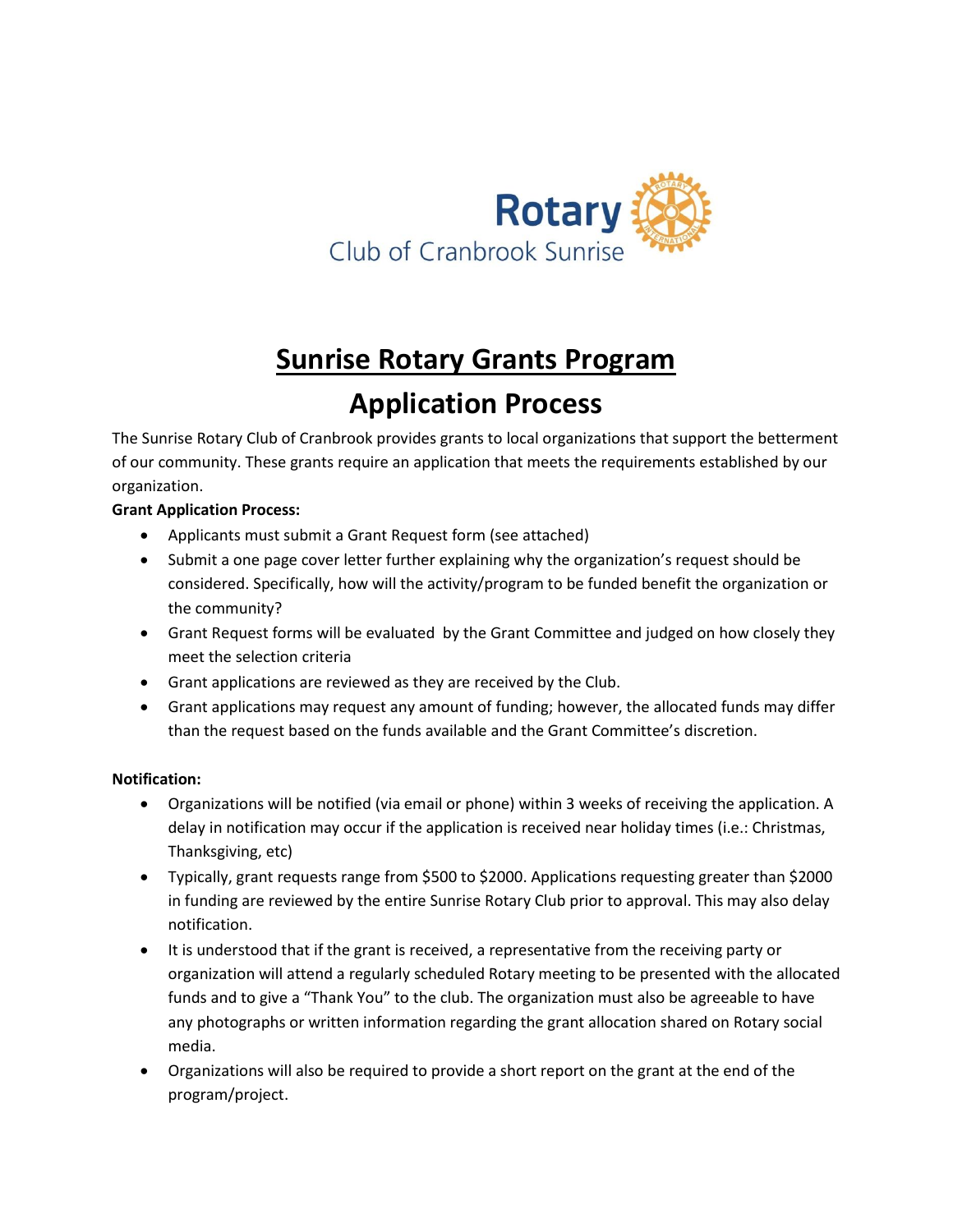#### **Exclusions:**

- The Sunrise Rotary club does not make donations to individuals, political parties, or government agencies. We do not contribute to organizations administrative costs including wages of employees.
- Grant allocations are considered one-time funds and cannot be provided for on-going expenses. However, one organization may make multiple requests for funding.

#### **Questions:**

Please contact:

The Sunrise Community Grant Committee by mail at P.O. Box 765, Cranbrook, BC V1C 4J5 or email the Club President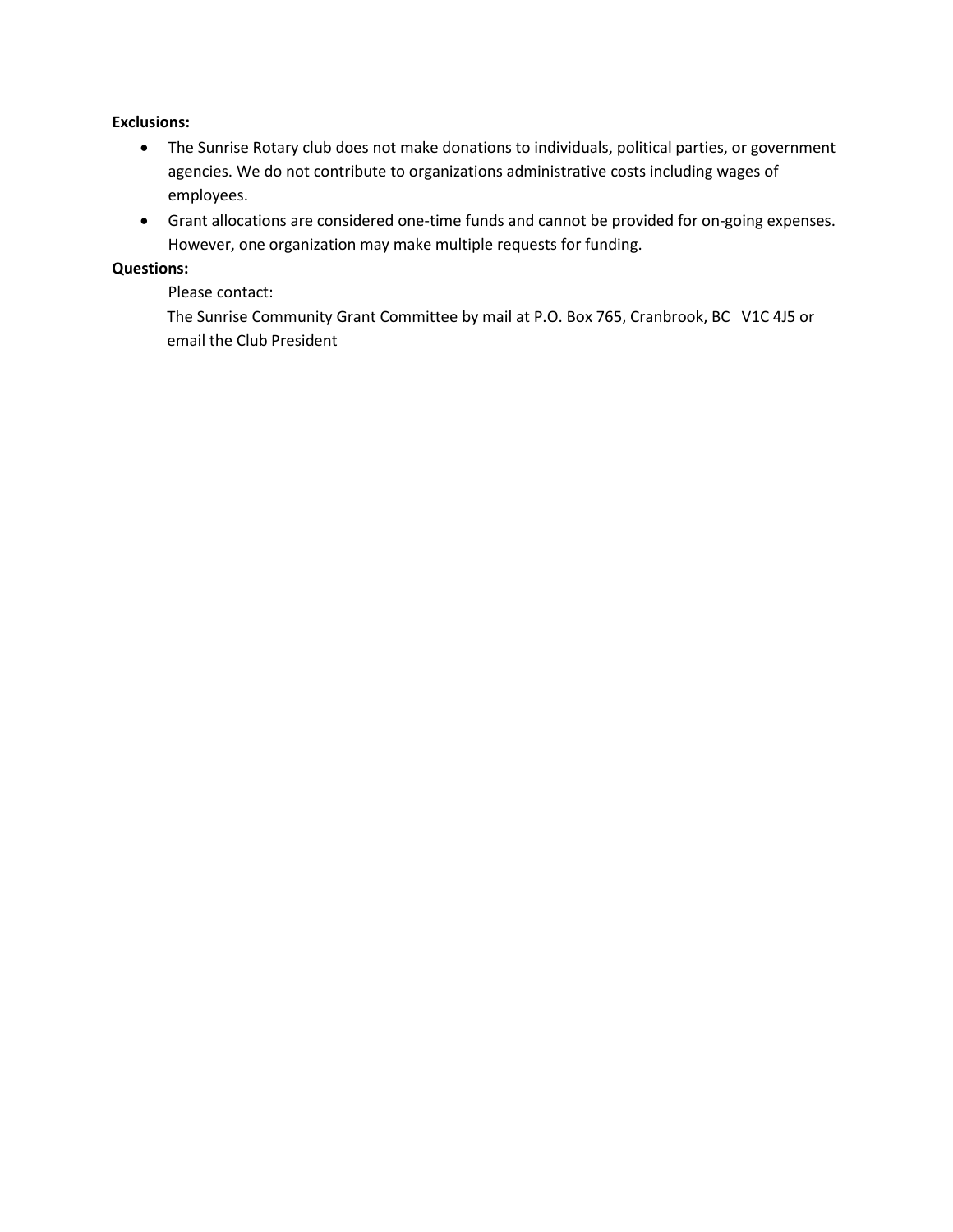

# **Grant Request Form**

Date of Application: \_\_\_\_\_\_\_\_\_\_\_\_\_\_\_\_\_\_\_\_\_\_\_\_\_\_\_\_\_

Organization/Group/Person Requesting Funds:

| Address:        |              |  |
|-----------------|--------------|--|
| City:           | Postal Code: |  |
| Contact Person: |              |  |
| Phone number:   |              |  |
| Email address:  |              |  |

\_\_\_\_\_\_\_\_\_\_\_\_\_\_\_\_\_\_\_\_\_\_\_\_\_\_\_\_\_\_\_\_\_\_\_\_\_\_\_\_\_\_\_\_\_\_\_\_\_\_\_\_\_\_\_\_\_\_\_\_\_\_\_\_\_\_

### **Grant Information:**

| Description/title:               |  |
|----------------------------------|--|
| Overall Project/Program cost: \$ |  |
| Amount Requested: \$             |  |
| Funds Needed by:                 |  |
|                                  |  |

Purpose for which funds will be used (please be very specific):

Specifically how will the dollars be used (check all that apply):

- Start up support
- Materials ✔